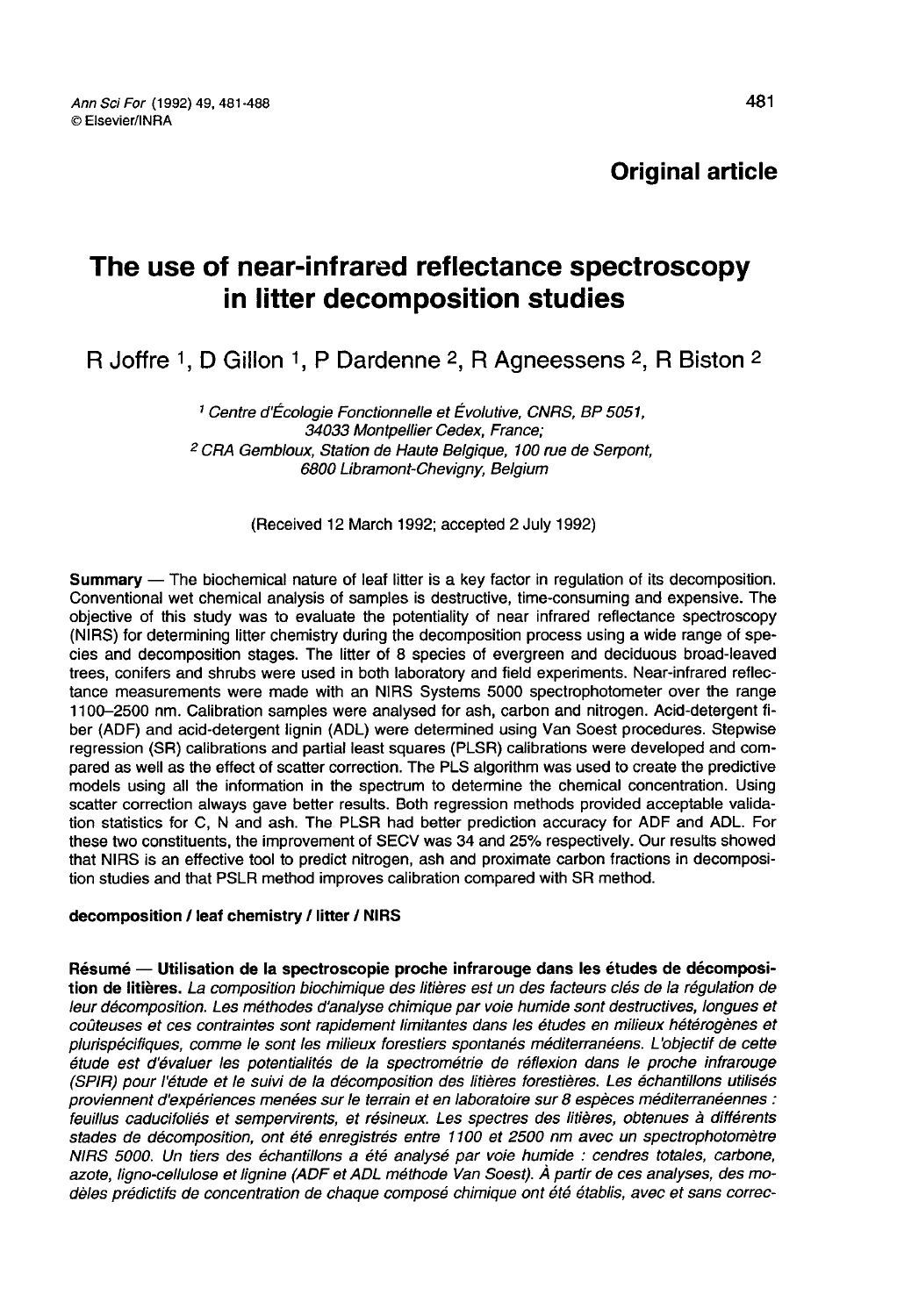tion de tendance, par deux méthodes de régression : i) régression multiple pas à pas (stepwise) et ii)<br>au moyen d'un algorithme d'ajustement par la méthode des moindres carrés PLS (partial least squares). À la différence des méthodes de régression multiples basées sur un petit nombre de longueurs d'ondes, cette méthode utilise l'ensemble de l'information spectrale. La correction de tendance améliore toujours les résultats de calibration. Les deux méthodes de régression donnent des résultats comparables pour le carbone, l'azote et les cendres. Pour la ligno-cellulose et la lignine, les erreurs standards de validation obtenues par la méthode de calibration PLS sont inférieures de 25 et 34% à celles obtenues par la méthode de régression multiple. Ces résultats montrent que la SPIR peut être utilisée dans les études de décomposition et que la méthode de calibration basée sur l'ensemble du spectre (PLS) est plus performante pour la prédiction des fractions carbonées complexes. Par sa rapidité et sa fiabilité, cette méthode réduit les contraintes analytiques et permet d'aborder les études de décomposition en milieu hétérogène.

#### décomposition / litière / chimie du feuillage / SPIR

### INTRODUCTION

Within a climatic area, the biochemical nature of leaf litter is certainly the most important factor in the regulation of its decomposition (O'Connell, 1988; Berg and McClaugherty, 1989; Taylor et al, 1989). The rate of decay varies with nitrogen and phosphorus concentration and also with carbon chemistry (Swift et al, 1979; McClaugherty and Berg, 1987). The carbon chemistry of the litter substrate is usually divided into 3 fractions: extractives (lipids, sugars, phenolics), polymer carbohydrates (cellulose, hemicellulose) and acid-insoluble compounds  $(AIC = Iiq$ nins). In classical forage fiber analysis, the last 2 fractions constitute the ADF (acid detergent fiber) and the last fraction the ADL (acid detergent lignin). Each of these fractions represents a mixture of constituents extracted at the same time using the Van Soest analytical technique (1963); however, they are very useful to understand litter decay. Indeed, because lignins can operate both as a carbon and energy source and as a modifier of the activity of decaying organisms, they are as important as nutrient content for resource quality.

Conventional wet chemical analysis of samples is destructive, time-consuming and expensive when a large number of samples is required. Moreover, for some

constituent, such as proximate carbon fractions, no standard method has been established (Ryan et al, 1990). Although near infrared reflectance spectroscopy (NIRS) has become widely used as a nondestructive method for quality analysis of grain (Williams, 1975) and forage (Norris et al, 1976), few ecological studies have used this technique. Dalal and Henry (1986), Krishnan et al (1980) and Morra et al (1991), used NIRS to predict C and N concentrations in soils. Card et al (1988), Wessman et al (1988) and McLellan et al (1991a, b) showed that NIRS may be useful for the determination of leaf chemistry.

Using a wide range of species and decomposition stages, our objectives were i) to determine the changes in spectra during decomposition process, ii) to evaluate the potential of NIRS for determining litter chemistry during decomposition, and iii) to compare the stepwise regression (SR) and partial least squares regression (PLSR) calibration methods.

## MATERIALS AND METHODS

#### Litter decomposition experiment

Two data set collected from 2 experiments were used. The first experiment was conducted in the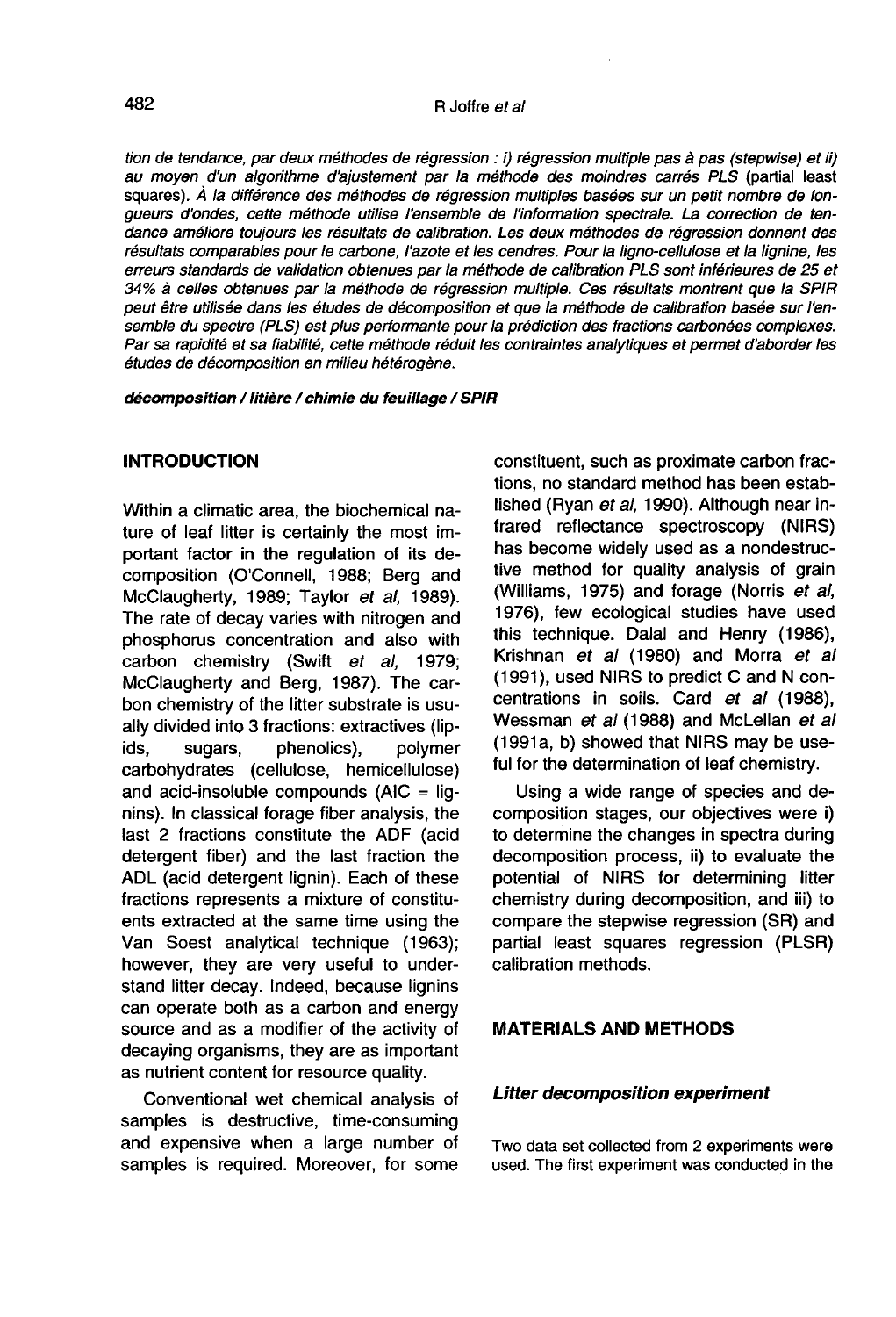laboratory and concerned 8 species (Quercus pubescens L, Quercus ilex L, Quercus coccifera L, Castanea sativa Miller, Pinus halepensis Miller, Fagus sylvatica L, Cistus monspeliensis L, Cistus albidus L). Leaf litter of these species were collected at the leaf-fall period near Montpellier. In the laboratory, a microcosm system, as described by Taylor and Parkinson (1988), was used. Air dried samples of  $7.00 \pm 0.01$  g were remoistened in water for 24 h and were placed over a 2 mm nylon mesh on the soil surface of the microcosms. Microscosms were maintained at 22 °C and watered once a week maintaining soil moisture at 80% of field capacity. Five replicates of each litter were removed after 0.5, 1, 2, 4, 6, 10 and 14 months. The second experiment was conducted in the field, in a Q pubescens forest (50 km NE of Marseille, southern France), and concerned the 2 species Q pubescens and P halepensis. In this experiment, 5 mm mesh bags containing 10 g of airdried litter, collected near this forest, were placed on the soil surface. Five replicates were removed after 5,12,19 and 26 months. All samples were dried in a ventilated oven at 60 °C until constant weight, weighed and then ground in a cyclone mill through a 1-mm mesh.

#### NIRS analysis

A total of 330 samples were scanned with a near-infrared reflectance spectrophotometer (NIRSystems 5000). Each sample was packed into a sample cell having a quartz-glass sample. Two reflectance measurements of monochromatic light were made from 1100 to 2500 nm to produce an average spectrum with 700 data points at 2 nm intervals over this range. The band-pass used 10 nm and the wavelength accuracy 0.5 nm. Reflectance  $(R)$  is converted to absorbance (A) using the following equation:

$$
A = \log (1/R)
$$

Data analysis was conducted using ISI software system (Shenk and Westerhaus, 1991b).

# Sample selection and chemical methods

Approximately one-third of the samples were selected for providing the calibration sample set analysed by wet chemical techniques. On the basis of the standardized H distances from the average spectrum in the space of the principal components, we first eliminated 4 samples (on the total population of 330 samples) with  $H > 3.0$ (Shenk and Westerhaus, 1991a). The second algorithm used standardized H distance among pairs of samples to define neighbourhoods. The average distance between pairs of closest samples was 0.068, and using an  $H = 0.125$ , 91 samples were selected.

These samples were analysed for ash (550 °C for 3 h) and moisture (105 °C for 24 h). Carbon and nitrogen content were determined with a Perkin Elmer elemental analyser (PE 2400 CHN) and acid-detergent fiber (ADF) and acid-detergent lignin (ADL) were determined using Van Soest procedures (1963, 1965) adjusted for Fibertec (Van Soest and Robertson, 1985). Considering the important weight loss of litter after several months of incubation, analy ses could not be achieved on all samples because of the lack of material.

## Statistical methods

Stepwise regression (SR) calibrations and partial least squares (PLSR) calibrations were developed and compared for C, N, ADF, ADL, and ash with each calibration using 6 math treatments corresponding to first and second derivative and a gap of 5, 10, and 15 data points or 10, 20, and 30 nm. For all these previous math treatments, results obtained with and without the detrending method (Bames et al, 1989) were compared.

Stepwise is performed by selecting the wavelength that is the most highly correlated with the reference values and adding it to the equation. The second wavelength is added by calculating all partial correlations with all other wavelengths and selecting the wavelength with the highest partial correlation. The process continues until the addition of a wavelength makes no additional improvement in explaining the variation in the reference value (F value significant at 0.01). Af ter each wavelength is added to the equation, the program re-evaluates all wavelength in the equation before continuing (Windham et al, 1989; Shenk and Westerhaus, 1991b).

Partial least squares (PLS) algorithm was used to create predictive models (Martens and Jensen, 1982). PLS differs from wavelength searches in that it uses all the information in the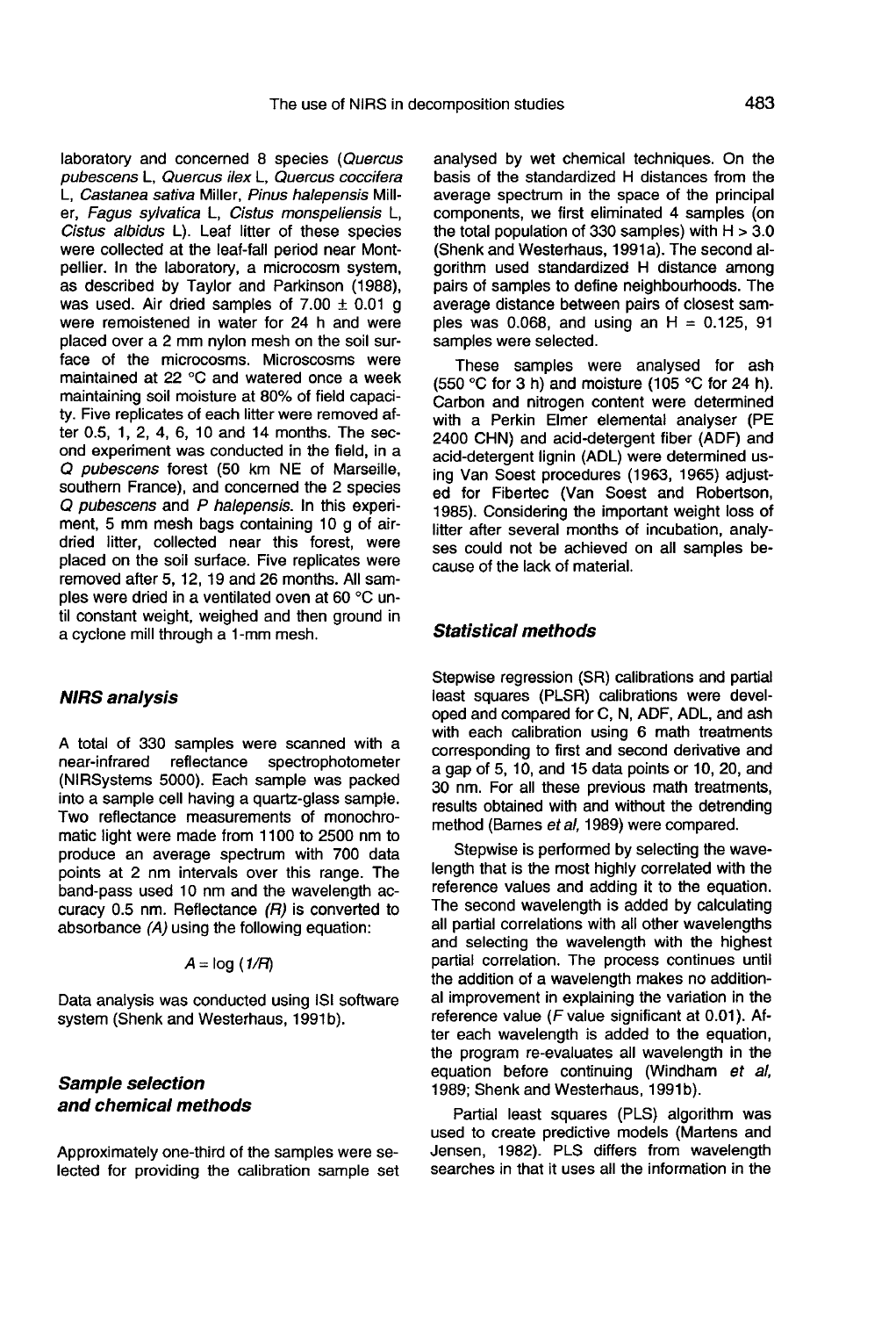spectrum to determine the analyte concentration, a fundamental advantage over single wavelength applications. Because the entire spectrum is used, each wavelength is averaged into the answer. PLS is the marriage of principal component analysis (PCA) and multiple linear regression (MLR). PCA reduces the spectral data to a few combinations of the absorptions that account for most of the spectral information but also relates to the sample reference values (Shenk and Westerhaus, 1991b). The first vector (called a loading) used by the PLS algorithm is the result of the cross multiplication of the spectral variance of the data and the correlation spectrum. The first loading is used to fit the training spectra based on a least square is then correlated with the chemical value. This results in an overall correlation coefficient and a preliminary estimate of the chemical values. The residual errors between the actual and predicted chemical values are calculated, as are the residual spectra from the curve fitting process. Both of these residuals are plugged back into the start of the program. The same calculations are performed on the residuals to obtain the second loading and scores. This stepwise addition of loadings continues until sufficient terms have been added to explain the chemical data. Cross validation is used to estimate the optimal number of terms in the calibration to avoid overfitting. It consists of selecting, for instance, 1 quarter of the samples for the prediction and 3 quarters to develop the model. The algorithm is repeated 4 times and all the residuals of the 4 predictions are pooled to provide a standard error of cross validation (SECV) on independent samples. The minimum SECV determines the number of terms to be used. The final model is then recalculated with all the samples to obtain the standard error of calibration (SEC).

In order to compare the 2 calibration methods, only the math treatment that provided the most accurate prediction of each constituent has been taken into account.

### RESULTS AND DISCUSSION

## Changes in spectra during decomposition process

The modification of the litter chemical components during decomposition was related to a progressive and important distortion of the spectra. The example of Quercus pubescens litter shows that this alteration is far more rapid in the laboratory than in the field (fig 1a, b). As decomposition progresses, absorbance in the region between 1100 and 1400 nm increases as emphasized by Mc Lellan et al (1991a). This baseline shift can be related to the modification of the mineral matter/organic matter ratio of the samples as decomposition progresses. Ash concentration increases with time and decay state: from 82, 98, 128, 180 to 216 g kg-1 dry matter at 0, 5, 12, 19 and 26 months of decomposition in field experiments whilst this concentration varies from 55, 78, 180, 248 to 441 at 0, 0.5, 2, 4 and 6 months in laboratory experiments. The increased reflectance in the 1100-1400 region caused by



Fig 1. a Spectra of litter samples of Quercus pubescens at the beginning and after 5, 12, 19 and 26 months during the field decomposition experiment. b Spectra of litter samples of Quercus pubescens at the beginning and after 0.5, 2, 4 and 6 months during the laboratory decomposition experiment.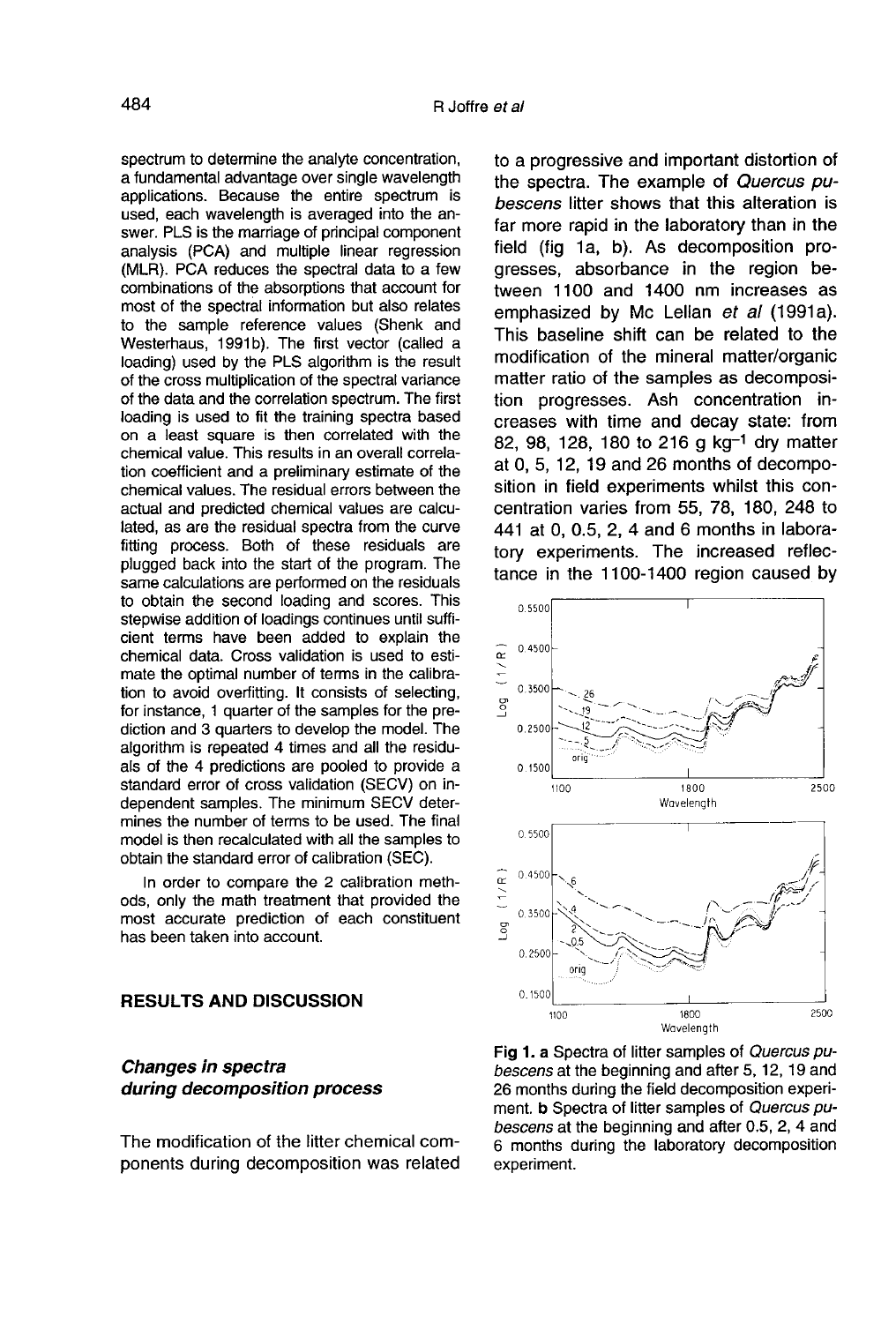the increase of mineral component agrees with data from Paul (1988) for soil contamination in silage and Windham et al (1991) for increasing ash concentration in forage, esophageal and fecal samples.

## Calibration equations

The calibration equations were carried out on samples characterized by a wide range of chemical components concentration (table I). Furthermore, as emphasized by McLellan et al (1991a), the chemical nature of decomposing plant materials was more heterogeneous than that of green foliage. This sample heterogeneity could

Table I. Wet chemical range (%) for each constituent within the calibration sample set.

| Variable   | n  | Mean | Range         |  |  |
|------------|----|------|---------------|--|--|
| С          | 51 | 45.3 | $27.3 - 58.6$ |  |  |
| N          | 47 | 1.09 | $0.45 - 1.94$ |  |  |
| <b>ADF</b> | 73 | 53.4 | $33.4 - 70.4$ |  |  |
| ADL        | 70 | 33.1 | $17.7 - 51.6$ |  |  |
| Ash        | 68 | 15.9 | $3.4 - 44.1$  |  |  |

have led to low determination coefficients and high SEC and SECV. Yet, on the whole, SEC and SECV were weak except for ADF (tables II, III). The use of scatter correction gave similar or better result in all cases. Determination coefficients ranged from 0.87-0.99 (except 0.82 and 0.78 for ADF by SR with and without scatter correction). The 2 methods of regression gave similar good prediction results for C, N and Ash. The PLSR had better prediction accuracy for ADF and ADL. For these 2 constituents, the improvement of SECV was 34 and 25% respectively.

Among all the analysed constituents, ADF is the most complex, as it is made up of all lignins and celluloses which probably have different decomposition rates. ADF thus results from several different components in variable proportions, registered by chemical analysis as a single entity, but probably related to different spectra. The SEC value indicates that different chemical components are not expressed by the ADF global value measured here.

Graphic comparisons between values predicted with NIR calibration equations and those obtained by chemical analyses are displayed in figure 2. The prediction equation is all the more effective as the

Table II. Modified partial least squares regression. Equation calibration statistics for C, N, ADF, ADL and Ash.

|            |    | With scatter correction |       | Without scatter correction |      |      |             |                 |
|------------|----|-------------------------|-------|----------------------------|------|------|-------------|-----------------|
| Variable   | n  | SEC                     | $R^2$ | SECV                       | SEC  | R2   | <b>SECV</b> | Math treatment* |
| с          | 51 | 0.68                    | 0.98  | 1.11                       | 1.29 | 0.95 | 2.29        | 255             |
| Ν          | 47 | 0.04                    | 0.99  | 0.09                       | 0.05 | 0.98 | 0.09        | 2105            |
| <b>ADF</b> | 73 | 2.64                    | 0.90  | 3.60                       | 2.99 | 0.88 | 5.25        | 255             |
| <b>ADL</b> | 70 | 1.93                    | 0.96  | 2.58                       | 2.03 | 0.96 | 3.04        | 255             |
| Ash        | 68 | 0.87                    | 0.99  | 1.52                       | 1.74 | 0.98 | 2.42        | 255             |

\* Math treatment indicates the mathematical transformation of spectral data: the first number is the order of the derivative function, the second is the segment length in data points over which the derivative was taken, and the third the segment length over which the function was smoothed.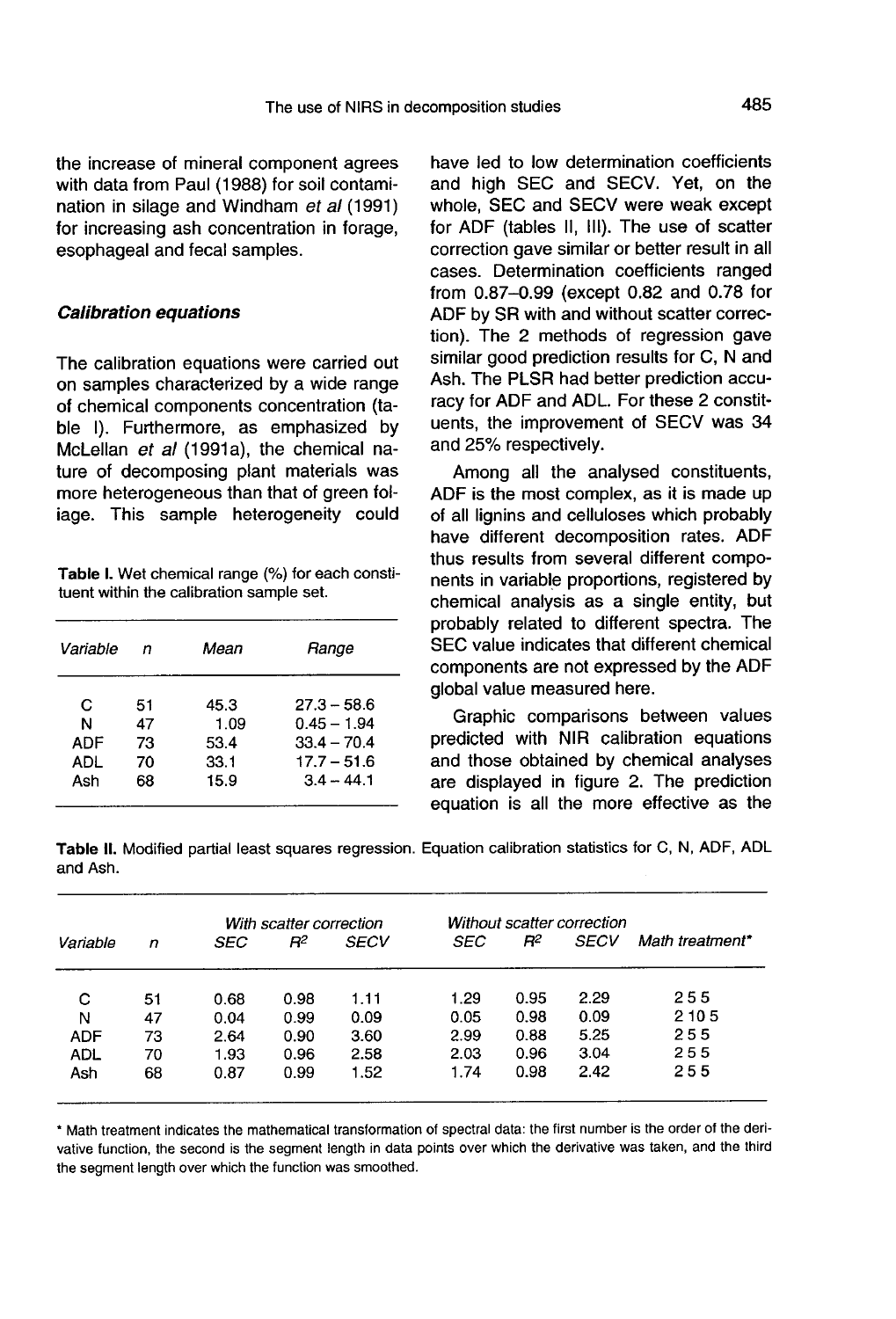| Variable   | n  | With scatter correction |      | Without scatter correction |            |      |             |                 |
|------------|----|-------------------------|------|----------------------------|------------|------|-------------|-----------------|
|            |    | SEC                     | R2   | SECV                       | <b>SEC</b> | R2   | <b>SECV</b> | Math treatment* |
| с          | 51 | 0.76                    | 0.97 | 0.82                       | 1.23       | 0.95 | 1.40        | 255             |
| N          | 47 | 0.06                    | 0.96 | 0.08                       | 0.07       | 0.96 | 0.09        | 2 10 5          |
| <b>ADF</b> | 73 | 3.61                    | 0.82 | 3.96                       | 4.05       | 0.78 | 4.29        | 255             |
| <b>ADL</b> | 70 | 3.30                    | 0.91 | 3.42                       | 2.81       | 0.87 | 2.94        | 255             |
| Ash        | 68 | 1.58                    | 0.98 | 1.73                       | 2.51       | 0.95 | 2.63        | 255             |

Table III. Stepwise regression. Equation calibration statistics for C, N, ADF, ADL and Ash.

\* Math treatment indicates the mathematical transformation of spectral data: the first number is the order of the derivative function, the second is the segment length in data points over which the derivative was taken, and the third the segment length over which the function was smoothed.



Fig 2. Relationship between NIR predicted values and wet chemistry values (% of dry matter).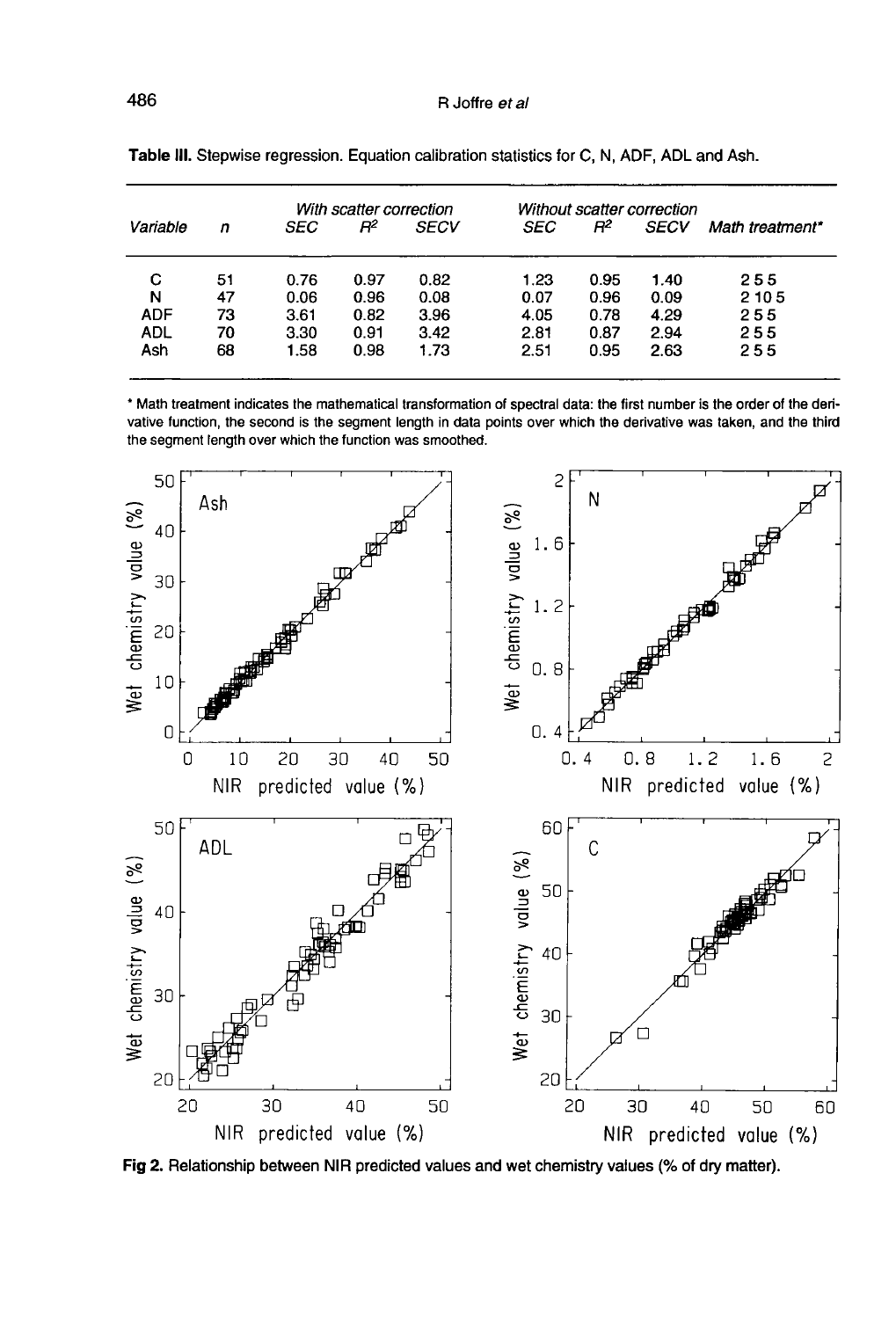points are near the theoretical correspondence 1:1 (diagonal line).

The results obtained show that NIRS is an effective tool to predict nitrogen, ash, and proximate carbon fractions from forage fiber techniques in the study of decomposition of leaf litter from a variety of ever-<br>green and deciduous broad-leaved broad-leaved species, conifers and shrubs. However, the interpretation of forage fiber analysis in decomposing leaf material remains difficult. Ryan et al (1990) emphasized that "forage fiber lignin analysis may be less sensitive than the forest products lignin analysis to changes that occur during decomposition". Complementary studies are now in progress using the same plant material to test NIRS efficiency in order to determine carbon chemistry according to forest product techniques.

## ACKNOWLEDGMENTS

This research was supported by the Programme Interdisciplinaire de Recherches sur l'Environnement (PIREN) of the Centre National de la Recherche Scientifique (CNRS).

## REFERENCES

- Barnes RJ, Dhanoa MS, Lister SJ (1989) Standard normal variate transformation and detrending of NIR spectra. Appl Spectrosc 43, 772-777
- Berg B, McClaugherty C (1989) Nitrogen and phosphorous release from decomposing litter in relation to the disappearance of lignin. Can J Bot 67, 1148-1156
- Card DH, Peterson DL, Matson PA, Aber JD (1988) Prediction of leaf chemistry by the use of visible and near-infrared reflectance streptoscopy. Remote Sens Environment 26, 123- 147
- Dalal RC, Henry RJ (1986) Simultaneous determination of moisture, organic carbon, and total nitrogen by near-infrared spectrophotometry. Soil Sci Soc Am J 50, 120-123
- Krishnan P, Alexander JD, Butler BJ, Hummel JW (1980) Reflectance technique for predicting soil organic matter. Soil Sci Soc Am J 44, 1282-1285
- Martens H, Jensen SA (1982) Partial least squares regression: a new two-stage NIR calibration method. In: Proc 7th World Cereal Bread Cong (Holas J, Kratchovil R, eds) Elsevier, Amsterdam, 607-647
- McClaugherty C, Berg B (1987) Holocellulose, lignin and nitrogen levels as rate-regulating factors in late stages of forest litter decomposition. Pedobiologia 30, 101-112
- McLellan TM, Aber JD, Martin ME, Melillo JM, Nadelhoffer KJ (1991a) Determination of nitrogen, lignin and cellulose content of decomposing leaf material by near infrared reflectance spectroscopy. Can J For Res 21, 1684-1689
- McLellan TM, Martin ME, Aber JD, Melillo JM, Nadelhoffer KJ, Deway B (1991b) Comparison of wet chemistry and near infrared reflectance measurements of carbon fraction chemistry and nitrogen concentration of forest foliage. Can J For Res 21, 1689-1694
- Morra MJ, Hall MH, Freebom LL (1991) Carbon and nitrogen analysis of soil fractions using near-infrared reflectance spectroscopy. Soil Sci Soc Am J 55, 288-291
- Norris KH, Barnes RF, Moore JE, Shenk JS (1976) Predicting forage quality by infrared reflectance spectroscopy. J Anim Sci 43, 889-897
- O'Connell AM (1988) Nutrients dynamics in decomposing litter in karri (Eucalyptus diversicolor F Muell) forests of south-western Australia. J Ecol 76, 1186-1203
- Paul C (1988) Effect of soil contamination on NIRS analysis of grass silage. In: Analytical Applications of Spectroscopy (Creaser CS, Davies AMC, eds) Royal Soc of Chemistry, Burlington House, London, 84-90
- Ryan GM, Melillo JM, Ricca A (1990) A compari son of methods for determining proximate carbon fractions of forest litter. Can J For Res 20, 166-171
- Shenk JS, Westerhaus MO (1991a) Population definition, sample selection, and calibration procedures for near-infrared reflectance spectroscopy. Crop Sci 31, 469-474